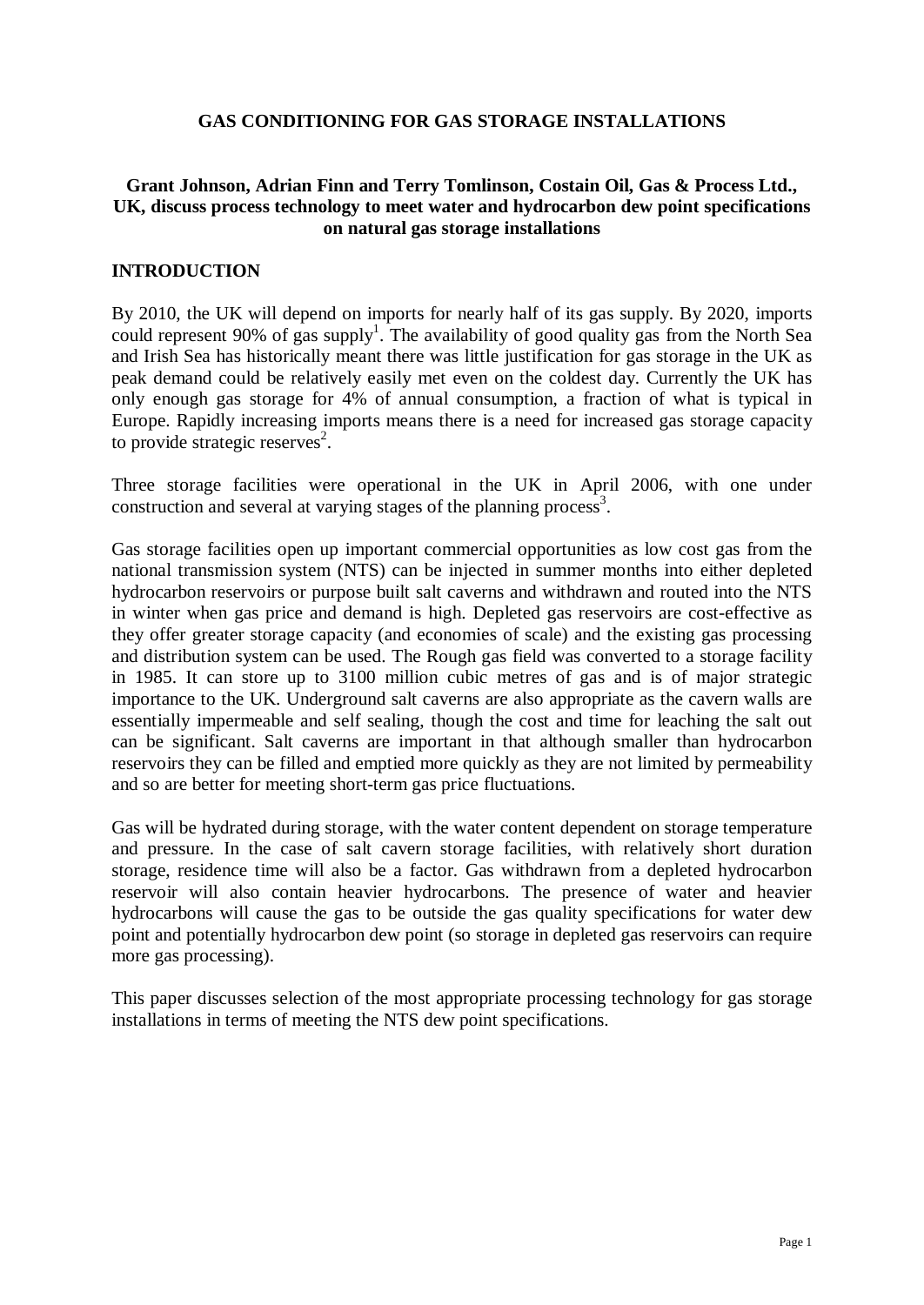# **DEHYDRATION**

Dehydration is required as water can cause several problems with gas transmission systems including pipeline corrosion, erosion and instrument measurement errors. A water dew point of less than –10°C is specified to ensure free water cannot form.

There are three principal methods of dehydrating natural gas to transmission system specification.

- Absorption using glycol
- Adsorption with solid dessicants
- Condensation using refrigeration, with methanol or glycol injection

Selection of the optimum depends on several factors, which in the case of gas storage facilities will typically include the ability to quickly start up from cold.

There are other dehydration technologies that are not so well proven in commercial applications. These include semi-permeable membranes and technologies that rely on swirling the gas to achieve temperature reduction and condensation of both water and hydrocarbons. Commercial operating experience is limited with these technologies and there would be uncertainty over their performance and reliability for a gas storage facility. Furthermore they rely on pressure reduction to operate and would lead to increased sales gas compression costs.

Figure 1 provides a decision chart for the selection of gas dehydration processes, which shows the relevant technologies for meeting gas transportation requirements<sup>4</sup>.



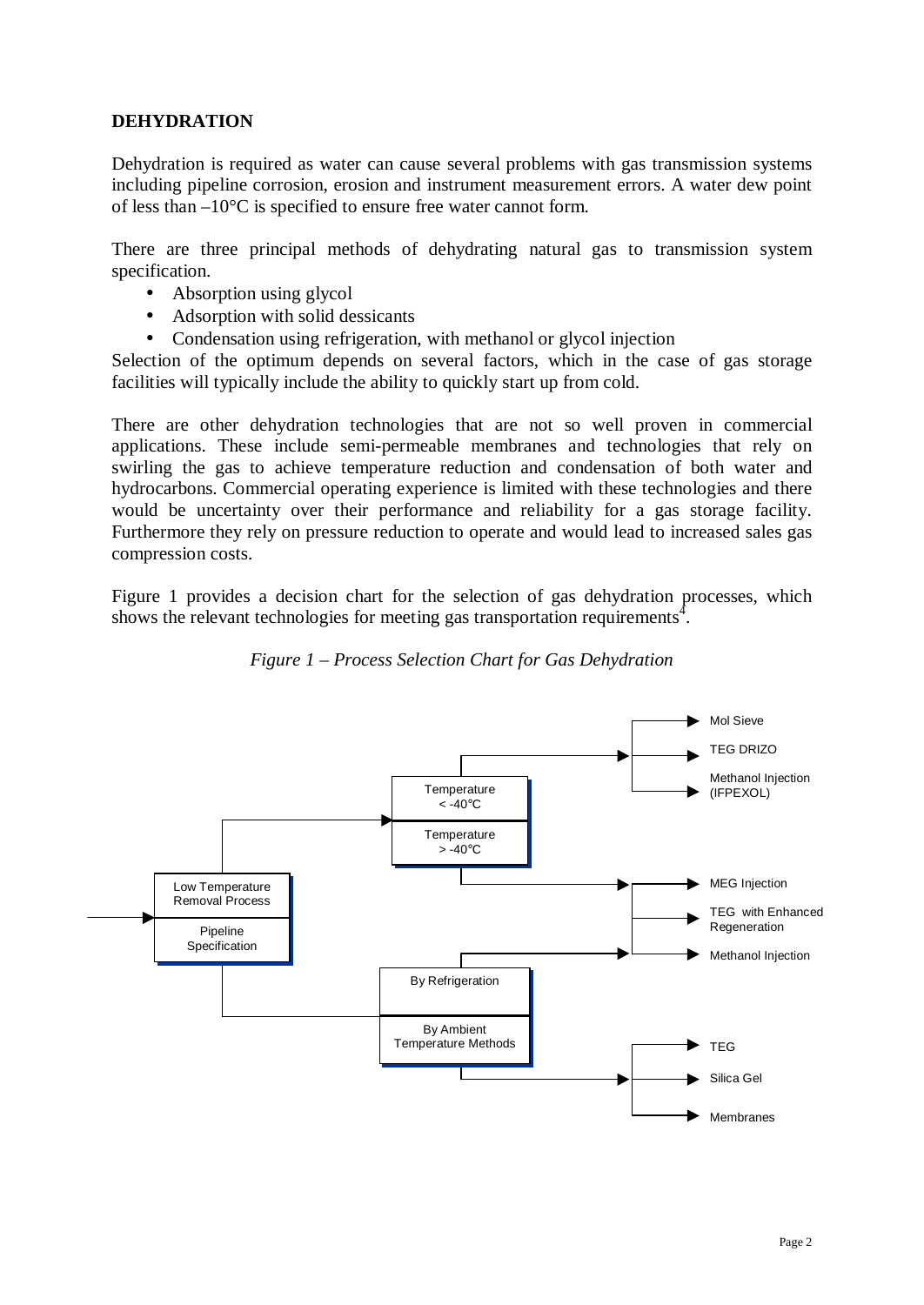# **Absorption by Glycol Dehydration**

Glycol dehydration is the most widely used method to dehydrate natural gas and represents a simple, proven and relatively low cost option. It relies on absorbing the water content of the gas into a solvent at relatively high pressure and low temperature and then regenerating the solvent to release the water at relatively low pressure and high temperature. Tri-ethylene glycol (TEG) is the most appropriate solvent because it has high thermal stability and physical properties that lead to plants with low capital and operating costs. This technology is appropriate for a wide range of plant capacities from less than 100 MMscfd to over 1,000 MMscfd.

The reduction in water dew point of the treated gas is dictated by the lean TEG concentration used in the absorber and hence the design of the regeneration system. A conventional regeneration system cannot achieve lower TEG water content than about 1.4 wt. % without exceeding a regeneration temperature of over 200°C at atmospheric pressure. Higher temperatures would result in accelerated TEG degradation. However, the use of stripping gas to further reduce TEG water content is simple and well established. Depending on the inlet gas water content, stripping gas may be required in gas storage applications, but given the modest product dew point of -10°C, stripping gas rates would be expected to be relatively low.

Costain's experience includes major TEG dehydration facilities including stripping gas regeneration and more sophisticated TEG regeneration systems. These plants have proved to have excellent reliability and can cater for a wide range of varying feed gas conditions. Glycol plants have very high turndown with low energy consumption. The large number of experienced designers and fabricators mean that standard designs can be procured at competitive cost. The only real concern tends to come with feed gas contaminants, especially heavier hydrocarbons, which can cause glycol foaming in the absorber and consequent loss of performance. This can be alleviated by use of anti-foaming agent but the performance of these agents can be difficult to predict and can even worsen performance. Removal of potential offending contaminants upstream of the glycol absorption system is the best approach.

If the feed gas contains BTX components then the fact these are absorbed into the TEG (and released with the water waste stream from the TEG regenerator) becomes an important environmental issue. BTX components are carcinogenic and cannot be released into the atmosphere. Relatively simple solutions have been developed to avoid the release of BTX and for any project this issue requires assessment against Best Available Technology (BAT) requirements. For example, the off-gas from the TEG regenerator, containing these components may be combusted in the glycol reboiler under tight temperature control to minimise emissions. The "DRIZO®" technology used on the px (TGPP) Teesside Gas Processing Plant, and shown in Figure 2, features BTX recovery.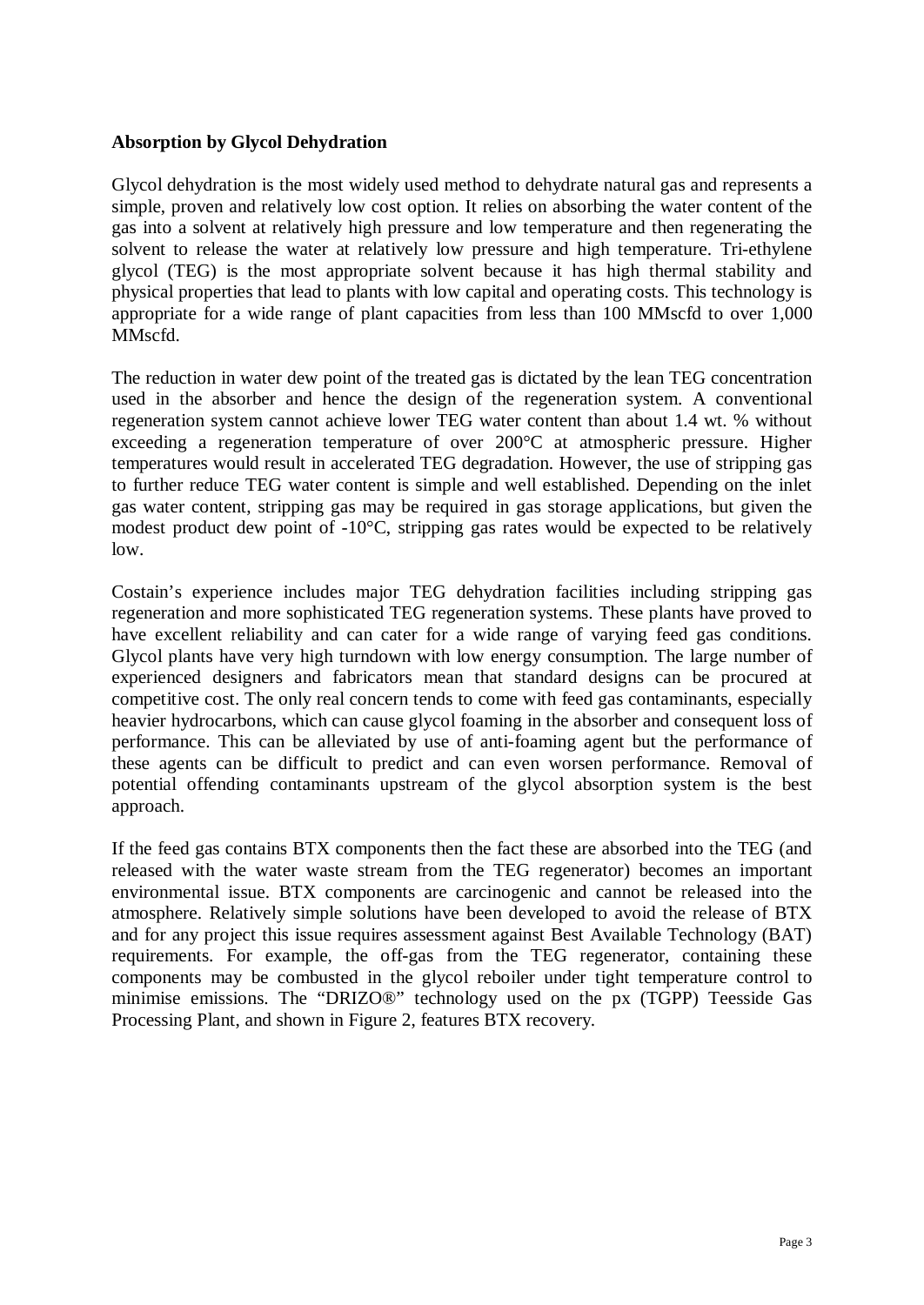*Figure 2 - DRIZO® TEG Regeneration Module at px Teesside Gas Processing Plant* 



# **Adsorption**

Three main types of solid dessicant are well proven for dehydration:

- Silica gel
- Activated Alumina
- Molecular Sieve

Water is removed from the natural gas by physical adsorption on a fixed bed of adsorbent. The water is subsequently desorbed by thermal regeneration using dry gas at elevated temperature i.e. Temperature Swing Adsorption (TSA) as distinct from Pressure Swing Adsorption (PSA) which relies on reduced pressure for regeneration.

Silica gel is a pure form of silicon dioxide that has a high affinity for water and requires a relatively small heat load for regeneration. It offers the ability to meet both hydrocarbon and water dew point specification in one process system, which is highly beneficial compared to either alumina or molecular sieve.

Different grades of molecular sieve allow adsorption of different contaminants and sulphur compounds can be removed, as well as water, to very low levels. The applicability of molecular sieve for dehydration can therefore depend on the presence or not of sulphur compounds.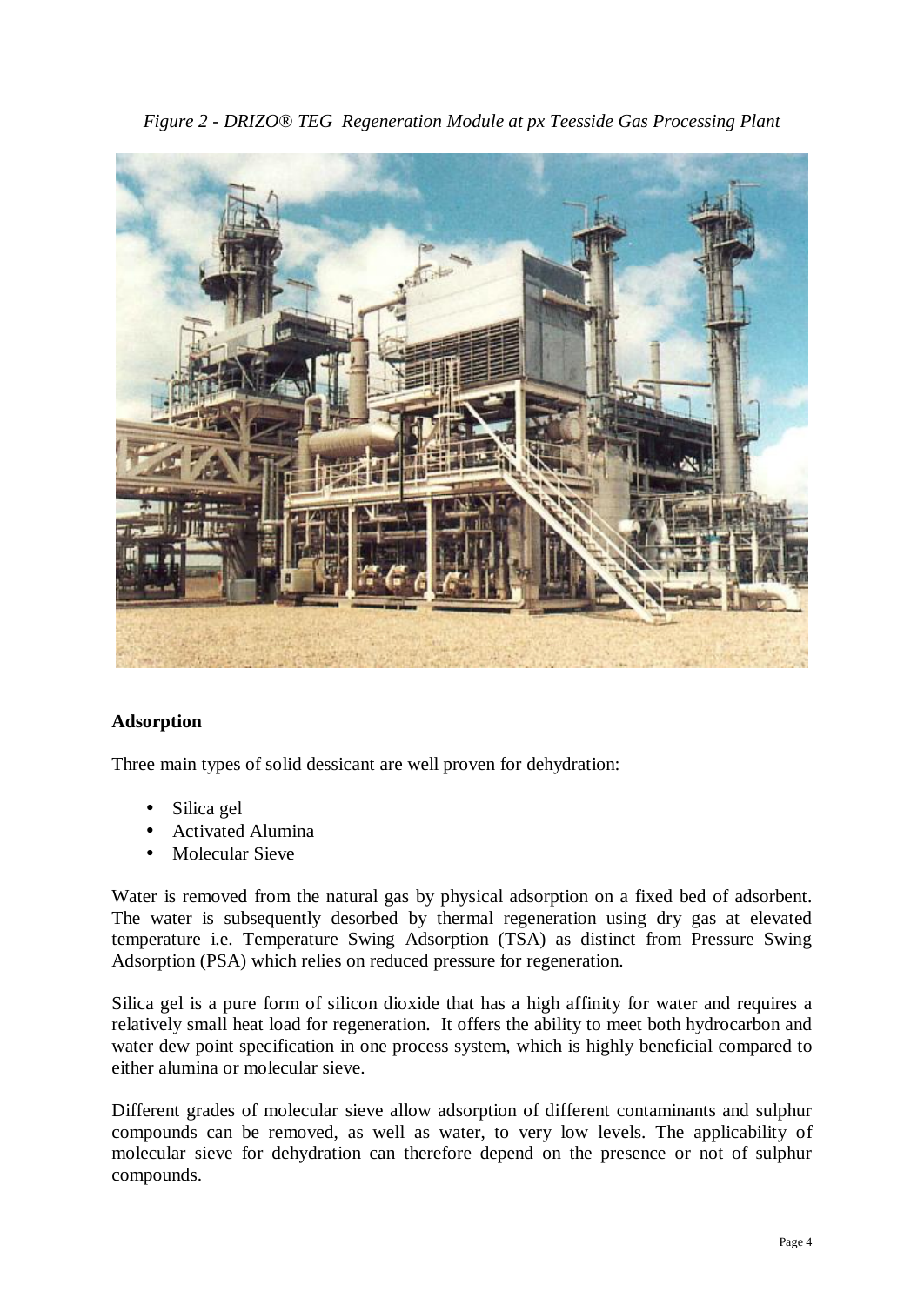## **Condensation by refrigeration with glycol or methanol injection**

Natural gas can be cooled so that sufficient water is condensed to meet the water dew point specification. This approach is also suitable for removing heavier hydrocarbons so that hydrocarbon dew point can also be attained. Either pressure reduction (Joule-Thomson or turbo-expansion) or mechanical refrigeration can be used for cooling. To prevent the formation of hydrates and ice, either glycol or methanol is injected.

Glycol (normally Mono Ethylene Glycol (MEG)) injection is simple, well proven and inexpensive. The MEG depresses the freezing point so that hydrates or ice cannot form at the temperatures required to meet dew point specifications (typically -15 to -20°C). The MEG and condensed water / hydrocarbons mixture has high viscosity and needs to be heated to ensure good separation. Even then, uncertainty in composition and the extent of hydrocarbon absorption in the MEG may cause operational difficulties unless process design has accounted for the full range of potential operating conditions. The presence of salt can also be a difficulty with MEG regeneration and can cause operating problems unless it is removed.

In the UK, methanol has been favoured for offshore hydrate inhibition because it flows more easily than MEG, is more effective and reliable and leads to a smaller onshore slugcatcher. However methanol is more difficult to regenerate than MEG, which leads to a larger and more costly regeneration system and increased energy and operating cost.

In comparing methanol against MEG, whilst methanol is cheaper than MEG because of its volatility, more is lost into the natural gas. Very good thermodynamic property prediction methods are needed to assess methanol distribution between vapour and liquid phases due to methanol's polar nature.

# **HYDROCARBON REMOVAL**

Where gas is stored in a depleted gas reservoir, some indigenous gas will initially be left in the reservoir to maintain pressure – known as "cushion gas". When stored gas is drawn out, heavier hydrocarbons in the "cushion gas" could cause the withdrawn gas to be outside the NTS hydrocarbon dew point specification.

The processes normally used to remove heavier hydrocarbons are adsorption and low temperature removal via condensation. Absorption with "lean oil" has been used for years to remove heavier hydrocarbons from natural gas but is relatively expensive (both capital and operating cost), especially for storage installations that only need a very small proportion of the heavier hydrocarbons to be removed to meet dew point specification.

#### **Adsorption**

Silica gel offers the ability to meet both hydrocarbon and water dew point specification in one process system. Silica gel can remove pentane and heavier hydrocarbons with 100% removal of octanes and heavier which means it is highly effective in removing the components that influence hydrocarbon dew point.

Figure 3 shows a 275 MMscfd silica gel plant supplied by Costain to the Rashid Petroleum Co., Idku, Egypt for both water and hydrocarbon dew pointing.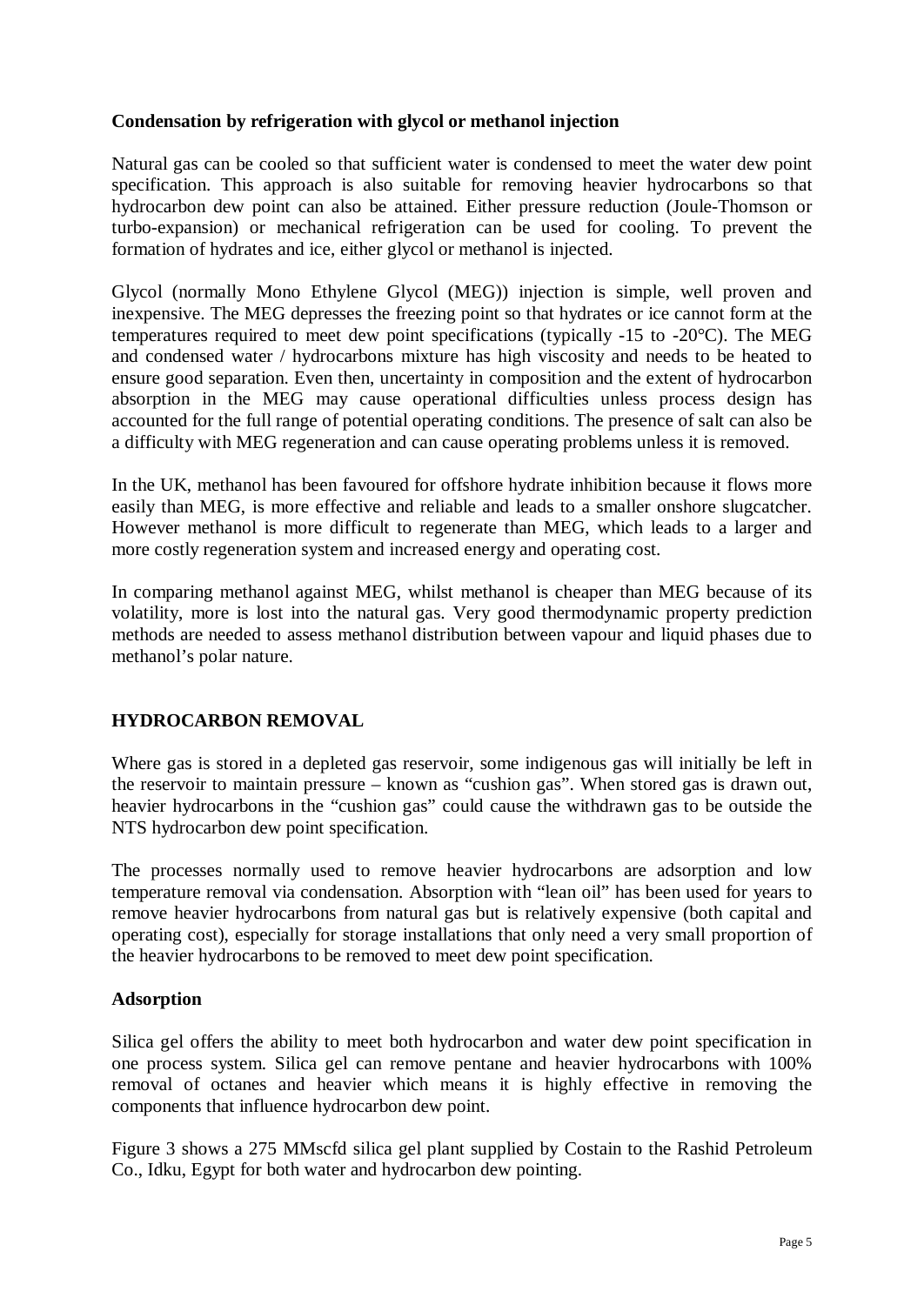



As with any adsorption system the silica gel bed is specified to operate for a specific time at which point it is taken of f-line and thermally regenerated. A freshly regenerated bed is then put on-line. Beds can be operated in parallel to maximise efficiency with changing feed gas conditions<sup>5</sup>. This was an important aspect in the use of silica gel on the Rough Storage facility, the UKs major gas storage installation, because the mixing of injected gas (from the NTS) and the indigenous Rough reservoir gas would result in an uncertain gas composition that would change over time<sup>6</sup>. It was identified that retrograde condensation would mean a conventional refrigeration process (operating at  $-23^{\circ}$ C) might not be as effective and reliable as a silica gel system. For any depleted reservoir storage facility similar concerns over variability of gas composition would tend to apply.

The disadvantages of a silica gel adsorption system arise from the need to regenerate – by heating not only the silica gel bed to a suitable temperature (approximately 250°C) to drive off contaminants but the vessel and pipework too. This requires a relatively large heater, usually a fired heater, which incurs large capital and operating costs. Internal insulation of the adsorber vessels may be justified to reduce heater and fuel gas costs. The need for at least two and possibly more large, high pressure adsorber vessels also makes for a relatively high capital cost. Therefore whilst silica gel provides a simple, reliable and flexible process facility, which requires little operator attention, this can be at relatively high cost.